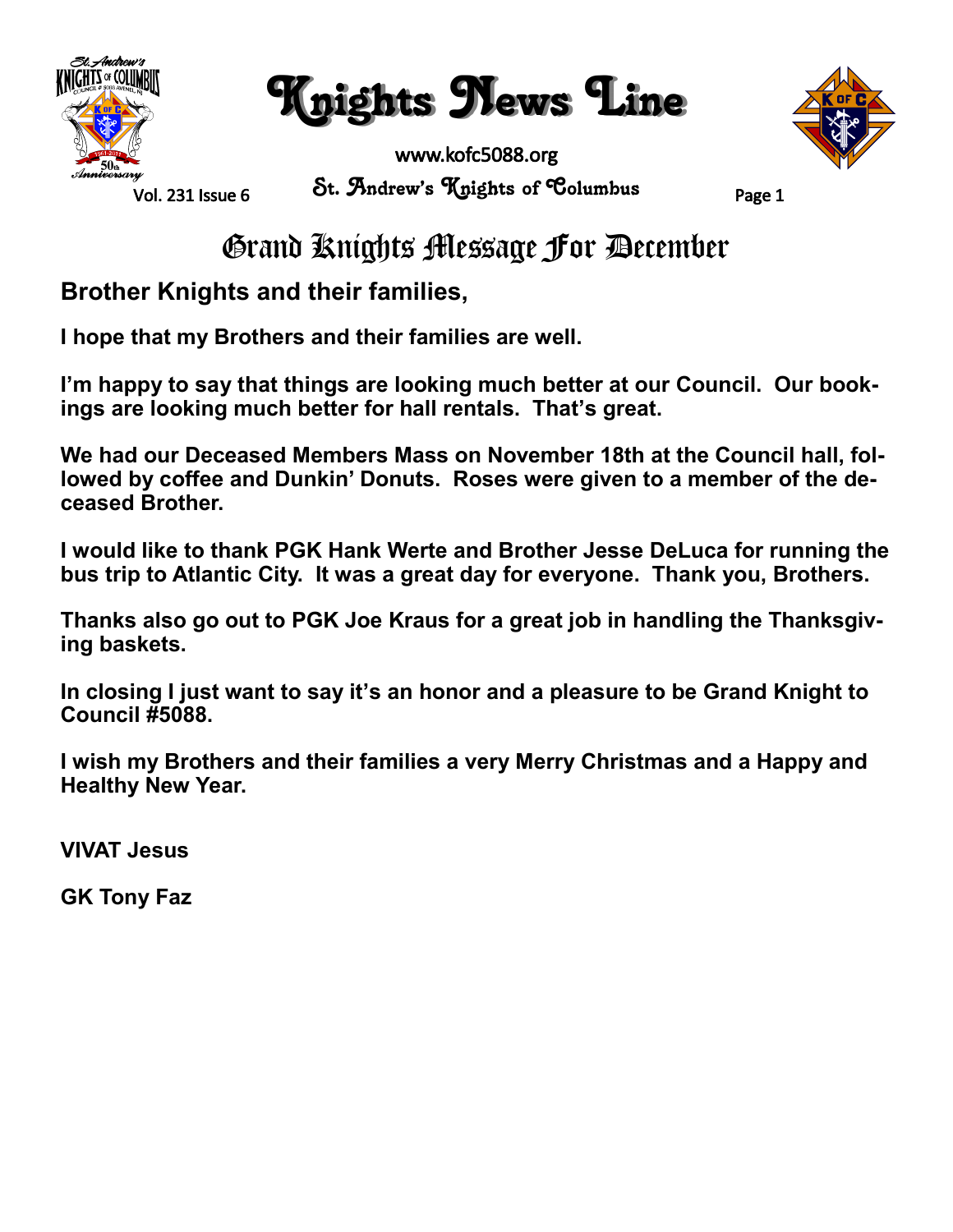

# Knights News Line

www.kofc5088.org St. Andrew's Knights of Columbus Page 2



Vol. 231 Issue 6

### Columbian Year 2021—2022

|                             | <b>Council Officer's</b>                  |                             | <b>Board of Governors</b>                     |
|-----------------------------|-------------------------------------------|-----------------------------|-----------------------------------------------|
| Grand Knight                | Anthony Fazioli<br>732-259-1239           | President                   | PGK Wendell Ubelhoer<br>732-388-8954          |
| Chaplain                    | Fr. David Kosmoski<br>732-634-4355 (h)    | Vice President              | PGK Jim Farese                                |
| Deputy Grand Knight         | Eric Potyrala                             | Treasurer                   | PGK Doug Bost                                 |
|                             | 732-634-8620(h)                           | Secretary                   | Joe Jacob                                     |
| Chancellor                  | <b>PGK Tom Botti</b><br>908-930-1859      | Past Grand Knights          | FDD/PGK Greg Schmitt<br>FDD/PGK John Scioscia |
| <b>Financial Secretary</b>  | PGK Frank Buczynski                       |                             | <b>PGK Carmine Farese</b>                     |
|                             | 732-634-1798                              | Trustees                    | 3yr Curtis Mike Daley                         |
| Recording Secretary         | pgkfrank@gmail.com<br>PGK John Hugelmeyer |                             | 2yr PGK Tom Botti<br>1yr PGK Frank Panzino    |
| Treasurer                   | <b>PGK</b> Joe Kraus                      | Third Degree                | Tom Krygier                                   |
| Advocate                    | PGK Frank Pelzman                         |                             | Mark Haidacher                                |
| Warden                      | Tom Krygier                               |                             | Anthony Joe                                   |
| Guards                      | Michael Caracappa                         |                             | Jesse Deluca                                  |
|                             | <b>Curtis Mike Daley</b>                  |                             | Chris Growney                                 |
|                             | <b>Bob Pinto</b>                          | Grand Knight                | Anthony Fazioli                               |
| Trustees                    | 3yr PGK Al Favale                         | Deputy Grand Knight         | Eric Potyrala                                 |
|                             | 3yr FDD/PGK Greg Schmitt                  | Honorary Members            | PGK/PFN Phil Svoboda                          |
|                             | 1yr PGK Angelo Valguarnera                |                             | PGK, PCCP Al Cursi                            |
| <b>Council Directors</b>    |                                           | Chairman                    |                                               |
| Membership                  | PGK Tom Botti                             | Oasis                       | Greg Schmitt                                  |
| Program                     | PGK Frank Pelzman                         |                             | 732-397-4907                                  |
| <b>Church Activities</b>    | FDD/PGK Greg Schmitt                      | Payroll Chairrman           |                                               |
| Lecturer                    | PGK Dennis Rinaldi                        | <b>Building Maintenance</b> | Joe Jacob                                     |
| Youth                       |                                           |                             | <b>Important Phone Numbers</b>                |
|                             | Anthony Joe                               | Council Home                | 732-636-9696                                  |
| <b>Fraternal Activites</b>  | PGK Eric Potyrala                         | <b>Booking Agent</b>        | 732-675-1173                                  |
|                             | 732-634-8620(h)                           | Insurance Agent Office      | 732-955-6730                                  |
| <b>Remember to Call</b>     |                                           | Jim Fischetti Cell number   | 917-573-9751                                  |
|                             |                                           | <b>Bulletin</b>             | FDD, PGK John Scioscia<br>732-221-3436        |
| Death of Member or          | PGK Wendell Ubelho-<br>er732-388-8954     |                             | jscioscia913@gmail.com                        |
| Member's Family             | GK Anthony Fazioli                        |                             |                                               |
| Sick or Hospitalized Member | PGK Eric Potyrala                         |                             |                                               |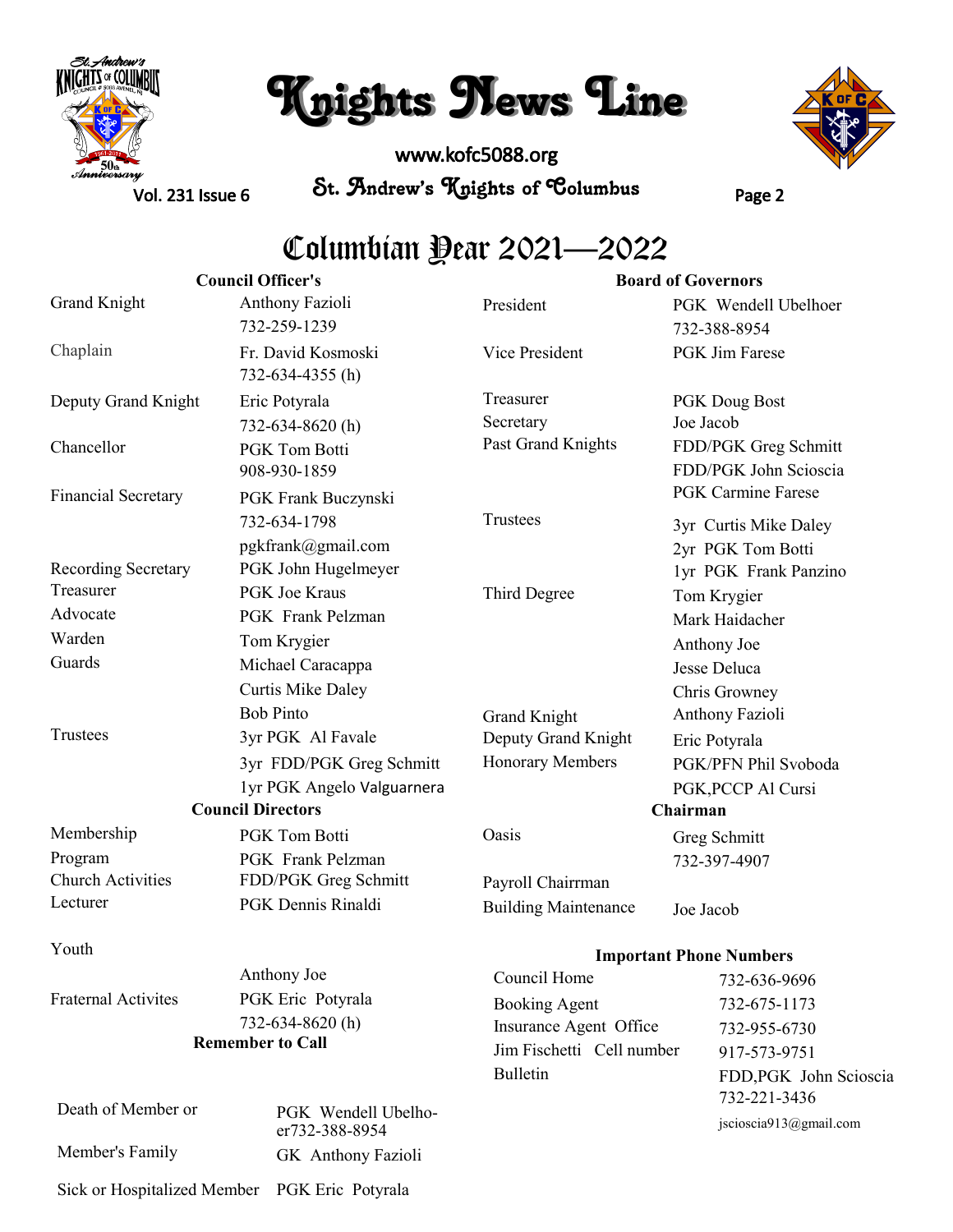

# Knights News Line

www.kofc5088.org



Vol. 231 Issue 6

St. Andrew's Knights of Columbus Page 3

### Calendar *O*f Events **Deceased Members for December**

|    | December                              |      |
|----|---------------------------------------|------|
| 2  | <b>Business Meeting</b>               | 8pm  |
| 8  | <b>Feast of Immaculate Conception</b> |      |
| 9  | Officers Meeting                      | 8pm  |
| 16 | <b>Business Meeting</b>               | 8pm  |
| 18 | K Of C Christmas Party                |      |
| 25 | Christmas Day                         | 6:30 |
| 30 | <b>Board of Govenors Meeting</b>      | 8pm  |
|    |                                       |      |

31 New Years Eve

#### **January**

| 1  | New Years Day                    |     |
|----|----------------------------------|-----|
| 6  | <b>Business Meeting</b>          | 8pm |
| 13 | <b>Officers Meeting</b>          | 8pm |
| 20 | <b>Business Meeting</b>          | 8pm |
| 27 | <b>Board of Govenors Meeting</b> | 8pm |
| 30 | Corporate Communion After 10am   |     |
|    | Mass                             |     |

| <b>ANGELO MANGER</b>       | 1964 |
|----------------------------|------|
| H MICHAEL DE STEFANO, PGK  | 1977 |
| <b>GERRY CALABRESE</b>     | 1978 |
| RICHARD SZEWCZYK           | 1978 |
| <b>JOSEPH FREDA</b>        | 1981 |
| <b>FRANK VESCE JR</b>      | 1981 |
| H ALBERT A. CALAGUIRE      | 1988 |
| <b>FRANCIS J. FORD</b>     | 1989 |
| <b>SAMUEL M. ALBRECHT</b>  | 1989 |
| <b>HENRY R. CANDIA</b>     | 1990 |
| <b>DANIEL E. DE LUCA</b>   | 1992 |
| H MICHAEL F. POLTORAK      | 1995 |
| H EDWARD F. SZYRWIEL       | 1997 |
| <b>MICHAEL VENA</b>        | 1998 |
| <b>H MICHAEL MC CARTHY</b> | 1998 |
| <b>JOHN G. WRANITZ</b>     | 1999 |
| <b>ANDREW V. INTRONE</b>   | 1999 |
| H WILLIAM A. TAYLOR        | 2001 |
| <b>MICHAEL HRABAR</b>      | 2003 |
| CARMINE P. MUCCILLI, PGK   | 2006 |
| <b>JOHN GENTILE</b>        | 2006 |
| <b>WALTER LESNIAK</b>      | 2005 |
| <b>ANTHONY A. PISANO</b>   | 2007 |
| <b>CHARLES F. CUNHA</b>    | 2007 |
| PETER N. POLICASTRO        | 2008 |
| <b>JAMES A DWYER</b>       | 2008 |
| <b>DONALD P. McVICKER</b>  | 2008 |
| <b>JIM PAULSON</b>         | 2009 |
| <b>JOHN M. HILA</b>        | 2010 |
| <b>LAWRENCE J. NOTCHEY</b> | 2015 |
| <b>JOSEPH J MOLNAR</b>     | 2016 |
| TIMOTHY P CLARK, PCCP      | 2016 |
| JAMES R FLEMMING, PGK      | 2017 |
| <b>EMIL D AMEIORSANO</b>   | 2018 |
| <b>EDWARD P NARDONE</b>    | 2018 |
| ANTHONY J MOSKAL, GK PSA   | 2019 |
| <b>FRANK R YACKINOUS</b>   | 2019 |

#### Let us always keep them in Our Prayers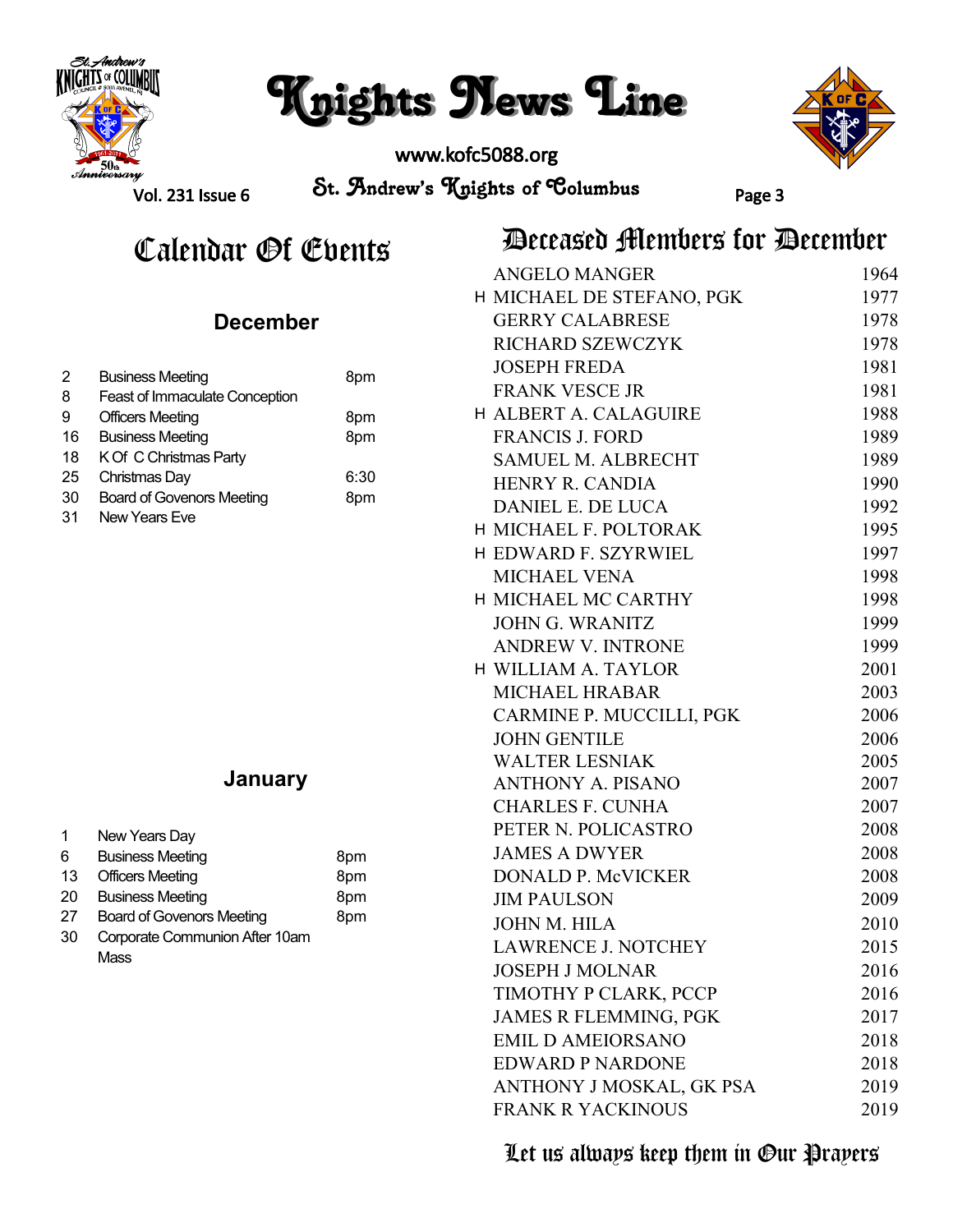

# Knights News Line

www.kofc5088.org



Vol. 231 Issue 6

St. Andrew's Knights of Columbus Page 4

| <b>Walter E Bednarz</b>     | 12/05 |
|-----------------------------|-------|
| Rev S Gregory Cleveland     | 12/06 |
| <b>Christopher E Farese</b> | 12/08 |
| Robert L Buchman            | 12/12 |
| Joseph T Pompeo             | 12/12 |
| Joseph T Scarano            | 12/12 |
| Anthony Alibrando           | 12/13 |
| James C Farese PGK          | 12/15 |
| Thomas D Botti PGK          | 12/17 |
| <b>Carmine G Fusco</b>      | 12/17 |
| <b>Richard D Lordi</b>      | 12/18 |
| Frank A Pisano PGK          | 12/20 |
| <b>Edward J Thurlow</b>     | 12/24 |
| <b>Andrew J Banick</b>      | 12/27 |
| Frank Dotro                 | 12/30 |
| John Bush                   | 12/31 |
| Thomas A Tozzi Jr           | 12/31 |

## Happy Birthday to Fourth Degree News

| <b>Check</b><br>with FN | For meeting place and time |
|-------------------------|----------------------------|
|                         | 4th Tuesday of Each Month  |

**Flags:** We have 3' x 5' flags kits with pole at a cost of \$15.00. Contact PGK / PFN Phil Svoboda (732) 634-5820 PGK / PFN Michael J. Choma (732) 259-3500 Faithful Navigator Kenneth M. Egan **908-720-8073 Color Corps:** Join the Color Corps. Any Sir Knight interested in Joining should call PGK / PFN Michael J. Choma (732) 259-3500

**Membership:** The Fourth Degree is open to any Third Degree Member over the age of eighteen years of age in good standing, who is a citizen of the country in which he resides, and is a practical Catholic in union with the Holy See.

*The primary purpose of the Fourth Degree is to foster the spirit of patriotism by promoting responsible citizenship with a love of and loyalty* to *the Knights' respective countries through active membership in local Fourth Degree groups (called "Assemblies"). Fourth Degree members must retain their membership as Third Degree members in their local's council in order to remain in good standing.*

#### **COMMUNITY INFORMATION**

**Brother Cory Spillar is the Councilman for the Third Ward. Any Brother in the Third Ward should feel free to contact him on community matters at 732-236-[4501.](tel:732-236-4501) Please feel free to pass this information on to any residents who are in the Third Ward.**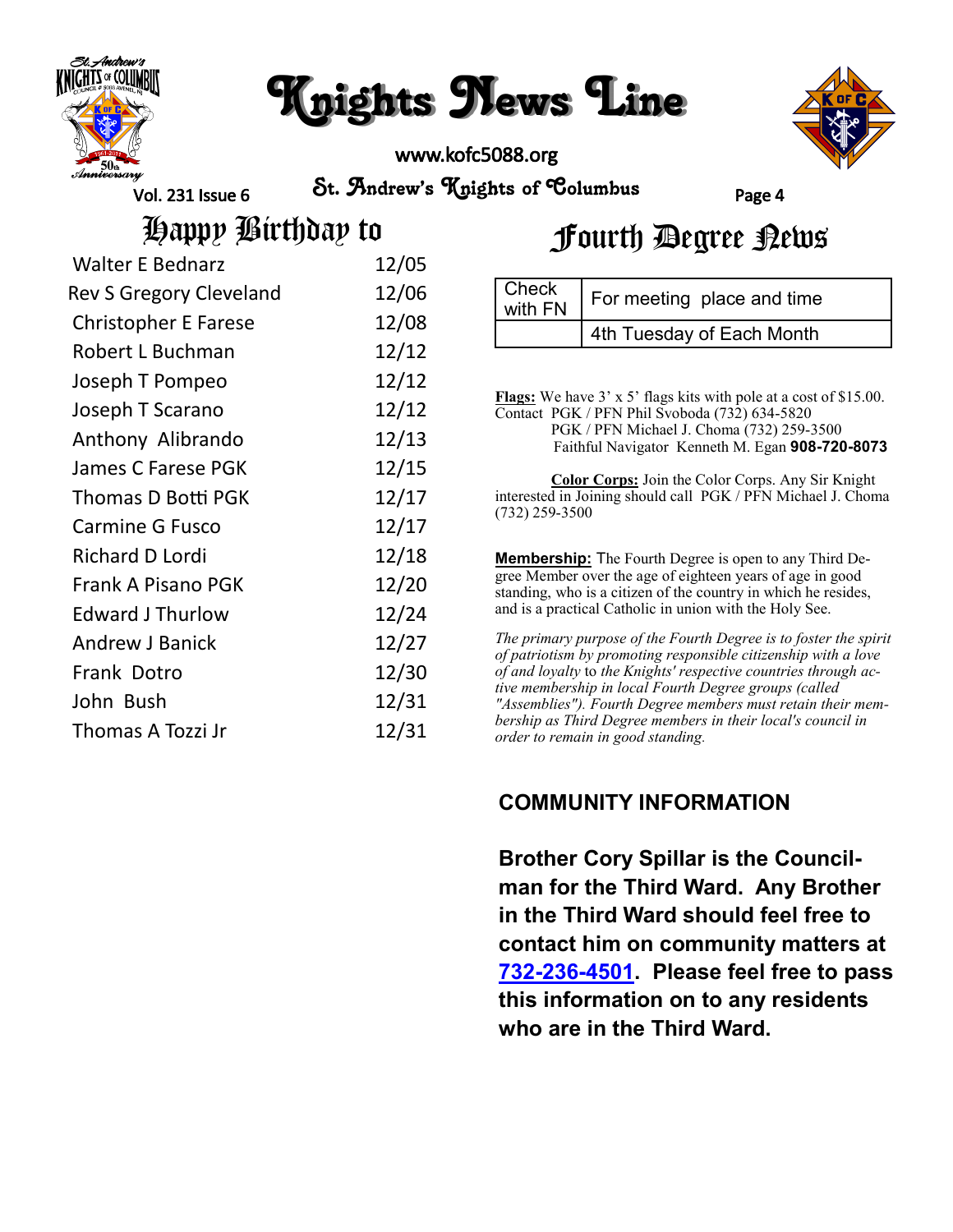

Knights News Line



Vol. 231 Issue 6

St. Andrew's Knights of Columbus Page 5

#### **NOCTURNAL ADORATION SOCIETY**

### **Cancelled Until Further Notice**

Nocturnal adoration will be in **Our Lady of Hungary Church**, in Perth Amboy. All members of our council and their families are invited to attend

All adorations are on the first Friday of the month from 8:00 to 9:00 PM.

#### **HAVE YOU SPENT AN HOUR WITH JESUS YET?**

The driving directions from Avenel:

 Take Rahway Ave. (County Road # 514 West) towards Woodbridge. Slight left at monument onto Berry St. towards Sewaren. Turn left onto Woodbridge Ave (County Road # 652) and go over the Turnpike. Turn right onto West Ave. (County Road # 611) towards Perth Amboy.

West Ave is now State St. (County Road # 611). Continue on State St keep right and go under Route # 440 to Pulaski Ave. in Perth Amboy which is first right after Route # 440 and Portuguese Sporting Club is on the left.

Turn left on Cortland St. (La Asuncion Catholic Church is on right side). Our Lady Hungary is ¼ mile down this street on the right after Wayne St.

\_\_\_\_\_\_\_\_\_\_\_\_\_\_\_\_\_\_\_\_\_\_\_\_\_\_\_\_\_\_\_\_\_\_\_\_\_\_\_\_\_\_\_\_\_\_\_\_\_\_\_\_\_\_\_\_\_\_\_\_\_\_\_\_\_\_\_\_\_\_\_\_\_\_\_\_\_\_\_\_\_\_\_\_\_\_\_\_\_\_\_\_\_\_\_\_\_

Parking lot is in the back of Church on Catherine St.

The address for your GPS is 697 Cortlandt Street, Perth Amboy, NJ 08861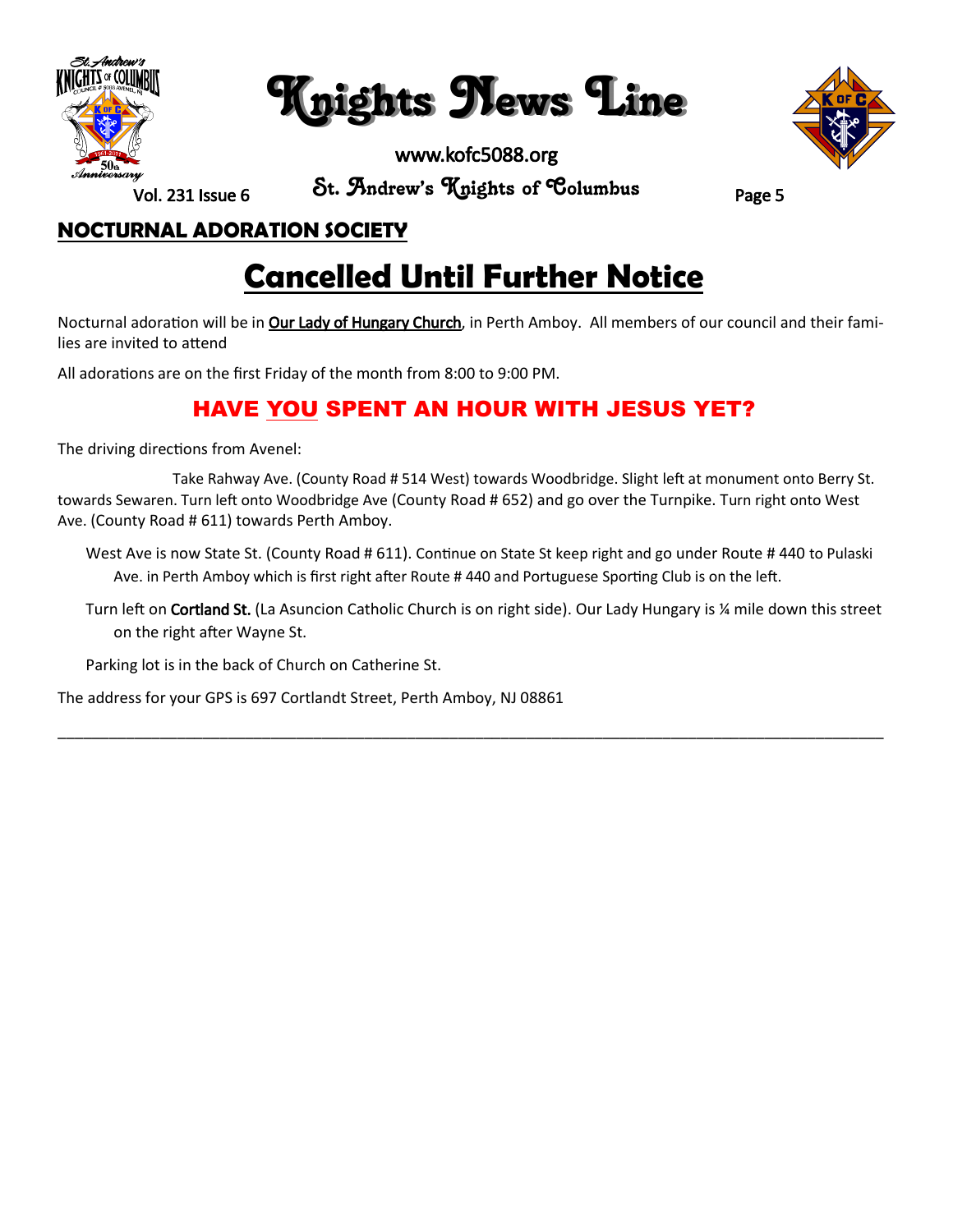

Knights News Line



Vol. 231 Issue 6

St. Andrew's Knights of Columbus Page 6

## **Columbian Club Corner**

**We are starting to book the hall more now that the pandemic is coming to a close. We now have a new booking agent, Chris Growney. We also wish to thank FDD/PGK John Scioscia for 18 years of dedication as booking agent.**

**HELP**

**Unfortunately, we are losing our two clean-up men, Tony Fazioli and Frank Panzino. I find myself in dire need for new ones. It is a commitment so possibly we can get three or four men to share the work and lighten the job. I am asking you to please step forward. If you wish to discuss this position, please contact me at 732-388-8954 (home) or 732-245-1628 (cell). Thank you.**

**My wife Dot and I would like to wish my Brothers and their families a Merry Christmas and a Healthy New Year.**

**Wendell** 

#### IT'S CONVENTION TIME

#### I'M BACK

We will be having the same motel, "The Waters Edge Motel". The dates of the convention are Thursday, May 12, Friday, May 13 and Saturday, May 14 with check-out on Sunday, May 15, 2022. Approximate cost of rooms will be \$220 for 2 nights (Friday and Saturday) and \$310 for 3 nights (Thursday, Friday and Saturday). There will be a \$10 per person/per night fee for more than two people in a room. This fee will be paid to the motel upon check-in. Final cost will be determined by number of rooms booked.

Hopefully by May of next year the State Convention will be a "go". If not, we will again have a St. Andrew's K of C weekend. Please advise as early as possible if interested.

A deposit of \$100 is due to hold reservations. Deposits are now being accepted. First come, first served. Any questions, please call:

Wendell Ubelhoer

732-388-8954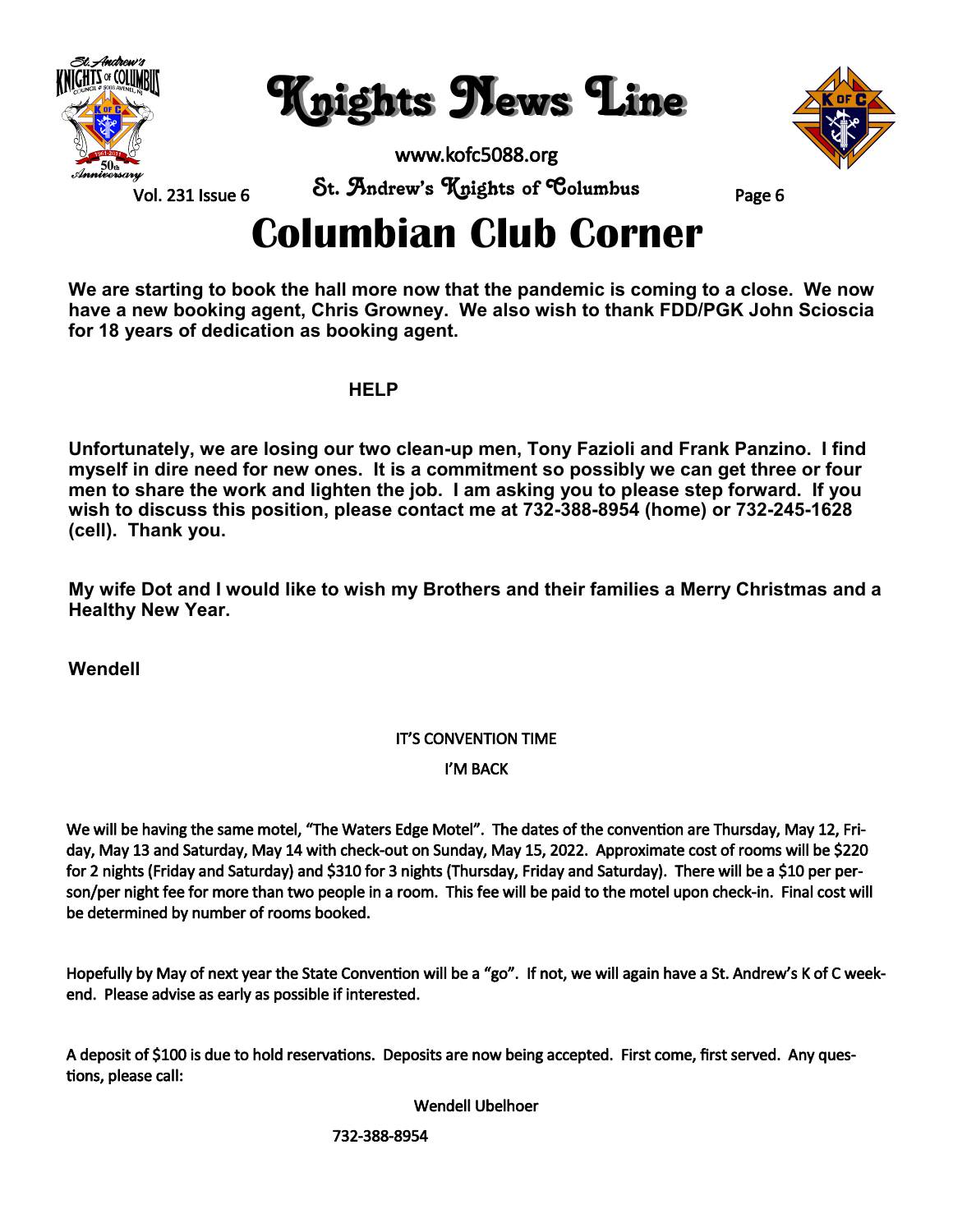

Knights News Line

Vol. 231 Issue 6

St. Andrew's Knights of Columbus Page 7

### Volunteers Requested for Degree Team

The Knights of Columbus has rolled all three degrees, Charity, Unity, and Fraternity into one Degree Ceremony that can be shared with family members and friends. Upon completion of this Degree Ceremony the candidate becomes a Third-Degree Member. Currently the Degree Ceremony is presented online, but an in person Degree is preferable.

The Grand Knight and Officers agree that we should have our own team to call on when we have a new candidate for membership. We are looking for current Third-Degree members who are good at public speaking and can read their parts clearly from the ceremony book. No memorization necessary. If you would like to get involved with this activity, please contact me at 732-887-5501 or Email me at pgkfrank@gmail.com. Thanks. PGK Frank Buczynski – Financial Secretary

### Attention First- and Second-Degree Members

If you are a First- or Second-Degree Member you can become a Third-Degree member by registering to view the online ceremony. It will take approximately 45 minutes and upon completion you will become a Third-Degree Knight. If this interests you, please send me an Email and I will reply back to your Email with the information and link you need to view this Degree Ceremony. Send your request to [pgkfrank@gmail.com.](mailto:pgkfrank@gmail.com)

#### Thanks PGK Frank Buczynski